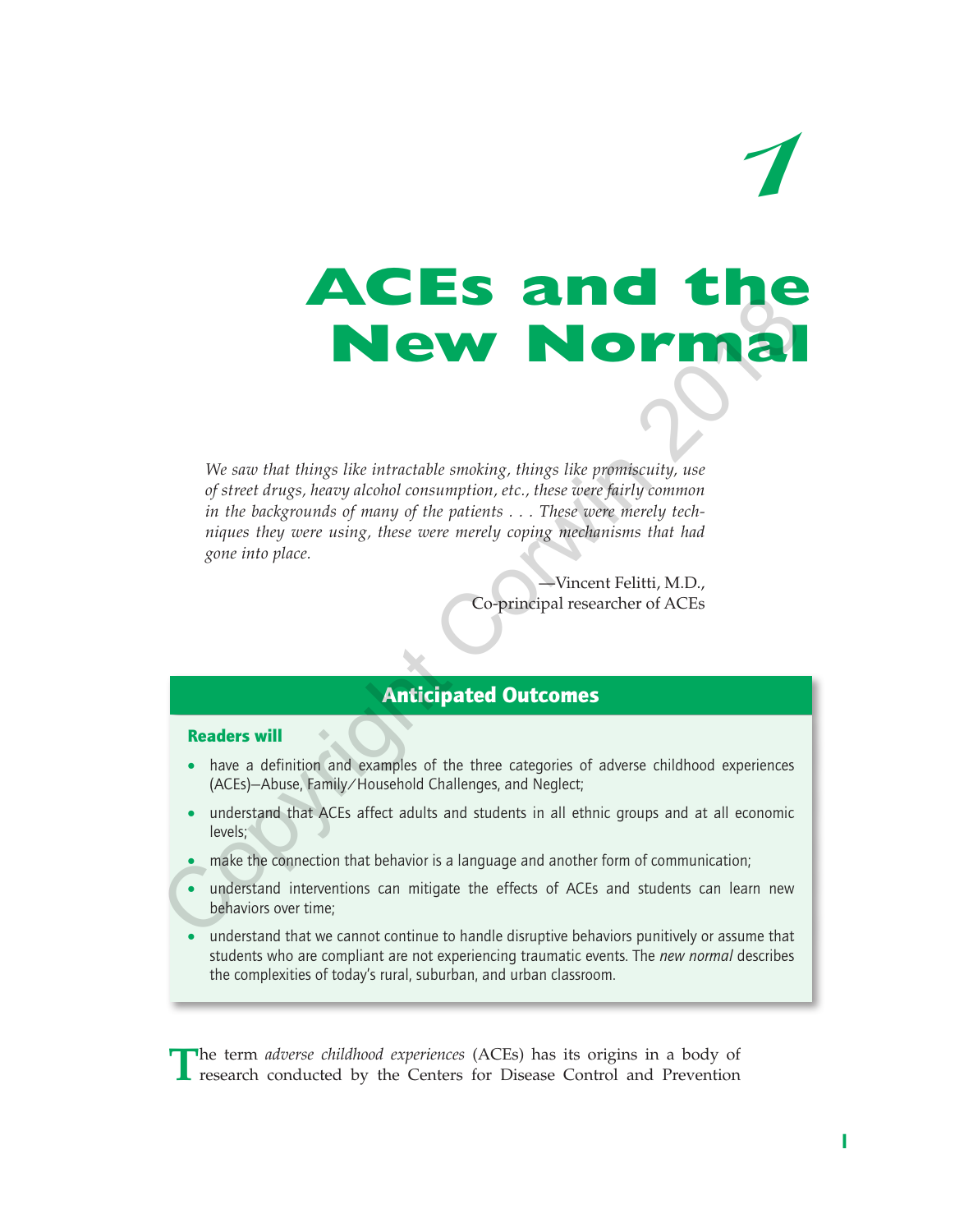(CDC) and Kaiser Permanente–San Diego, California. The principal investigators, Vincent Felitti, M.D. (Kaiser Permanente) and Robert Anda, M.D. (CDC) surveyed over 17,000 adults between 1995 and 1997 as part of their regular physical examinations. The respondents, members of Kaiser Permanente's health plan, were mostly White, middle class, and well educated. The survey asked questions about childhood incidences of abuse; dysfunctional home life; neglect; and current adult behaviors like smoking, alcohol, and food consumption.

The results demonstrated the strong correlation cumulative incidences of traumatic stress during childhood had with poor physical, mental and emotional behaviors and early mortality rates. The findings concluded that traumatic experiences occurring during childhood are common with two-thirds of adult participants reporting one or more adverse childhood experiences and 1 in 5 reporting three or more ACEs (Felitti et al., 1998). traumatic stress during childhood had with poor physical, mental and<br>emotional behaviors and are) mortality rates. The findings conducted final<br>traumatic experiences occurring during childhood are common with live-thinds<br>

**Adverse childhood experiences** (ACEs) describe traumatic events that occur before the age of eighteen and are categorized into three groups: abuse, family/household challenges, and neglect.

- Abuse
	- � Emotional: humiliation, intimidation, badgering, withholding love, verbal putdowns, or any action which demeans the sense of identity, dignity, and self-worth
	- � Physical: punching, beating, kicking, slapping, burning, or any action done with malicious or cruel intent
	- � Sexual: stroking genitals, intercourse, rape, sodomy, or exposing naked body parts
- Family/Household Challenges
	- � Domestic violence: pushing, slapping, kicking, hitting adult–adult; adult– child; and/or child–child
	- $\circ$  Substance abuse: a family member is an alcoholic or addicted to drugs
	- { Mental illness: a family member has chronic depression, is bipolar, schizophrenic, or paranoid
	- { Acrimonious divorce: bitter and usually prolonged feuding between parents
	- { Incarceration: a family member is in prison
- Neglect
	- Emotional: failing to show affection or attention
	- { Physical: failing to provide the basics; withholding food; not providing proper hygiene, necessary medical care, supervision, protection from dangers; or exposing children to harmful situations (Centers for Disease Control and Prevention, 2016a)

In 2007, researchers David Finkelhor, Heather Turner, Richard Ormrod, Sherry Hamby, and Kristen Kracke, from the Crimes Against Children Research Center at the University of New Hampshire, conducted a study involving youth, 17 years old and under. Funded by the Office of Juvenile Justice and Delinquency Prevention, the results were republished in the October 2009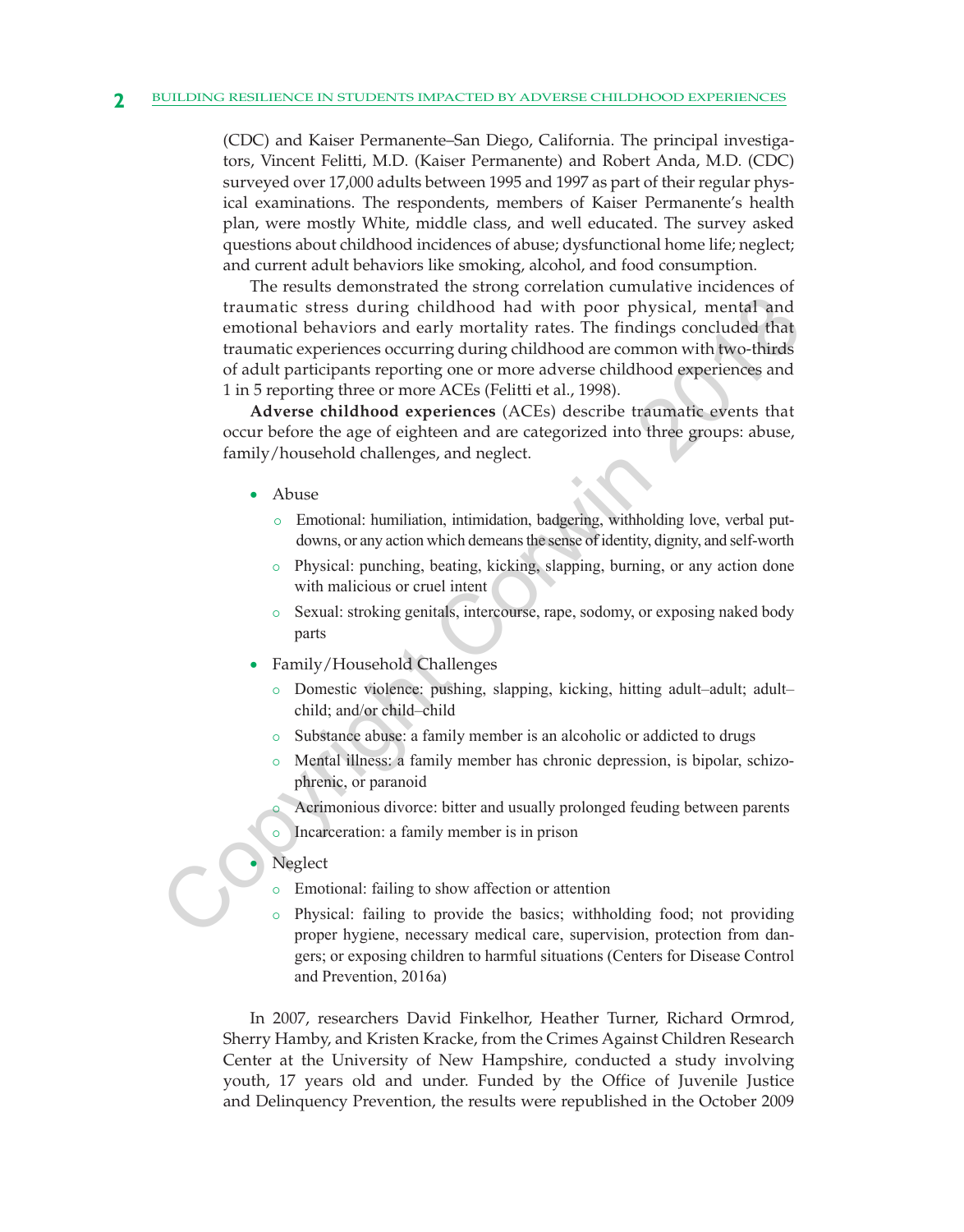bulletin of the U.S. Department of Justice. One of the major findings corroborated Felitti and Anda's original ACEs research on adults—exposure to traumatic incidences and/or the impact of adverse childhood experiences on today's youth is a common occurrence. Of the 4,549 youth 17 years old and younger, more than 60 percent were exposed, directly or indirectly, to some form of trauma at the time of the survey (Finkelhor, Turner, Ormrod, Hamby, & Kracke, 2009).

The interview sample consisted of two groups: a national representation of 3,053 White youth and an oversample of Black, Latino, and low-income families to ensure a measurable number to analyze. The survey questions were divided into eight categories: conventional crime, child maltreatment, victimization by peers and siblings, sexual victimization, witnessing and indirect victimization, exposure to community violence and family violence, school violence and threats, and Internet victimization. 3,053 White youth and an oversample of Black, Latino, and low-income families<br>
to ensure a measurable number to analyze. The survey questions were divided<br>
into eight categories: conventional crime, child maltreatment, vi

# **ACEs ARE AN EQUAL OPPORTUNITY OCCURRENCE**

If you are an educator in a rural, suburban, or urban school, public or private, there are young people sitting before you who are impacted by one or more of the following adverse childhood experiences. Some of your colleagues are survivors of ACEs. Adverse childhood experiences are an equal opportunity occurrence, impacting all ethnic groups regardless of socioeconomic status or geographic location.

Finkelhor and associates also found that trauma exposure varies with chronological age. The most common from infancy to middle childhood were assaults by a sibling and physical and emotional bullying. Assaults increase in harshness as children enter their preteen to teen years. At these ages, they are more likely to be victims of a wider range of assaults like the following:

- Online sexual solicitation
- Dating: physical or emotional violence
- Assault with a weapon (pencil, bat, knife, martial arts weapons)
- Exposure to domestic and community violence
- Exposure to mass shooting, credible school threat of bombs, mass shooting, or attack
- Internet bullying
- Sexual assault
- Sexual harassment

This groundbreaking study is the first to interview youth and their caregivers who are living with ACEs. Since its publication, researchers at the University of New Hampshire added to this growing body of research by compiling a list of the most prevalent ACEs by state.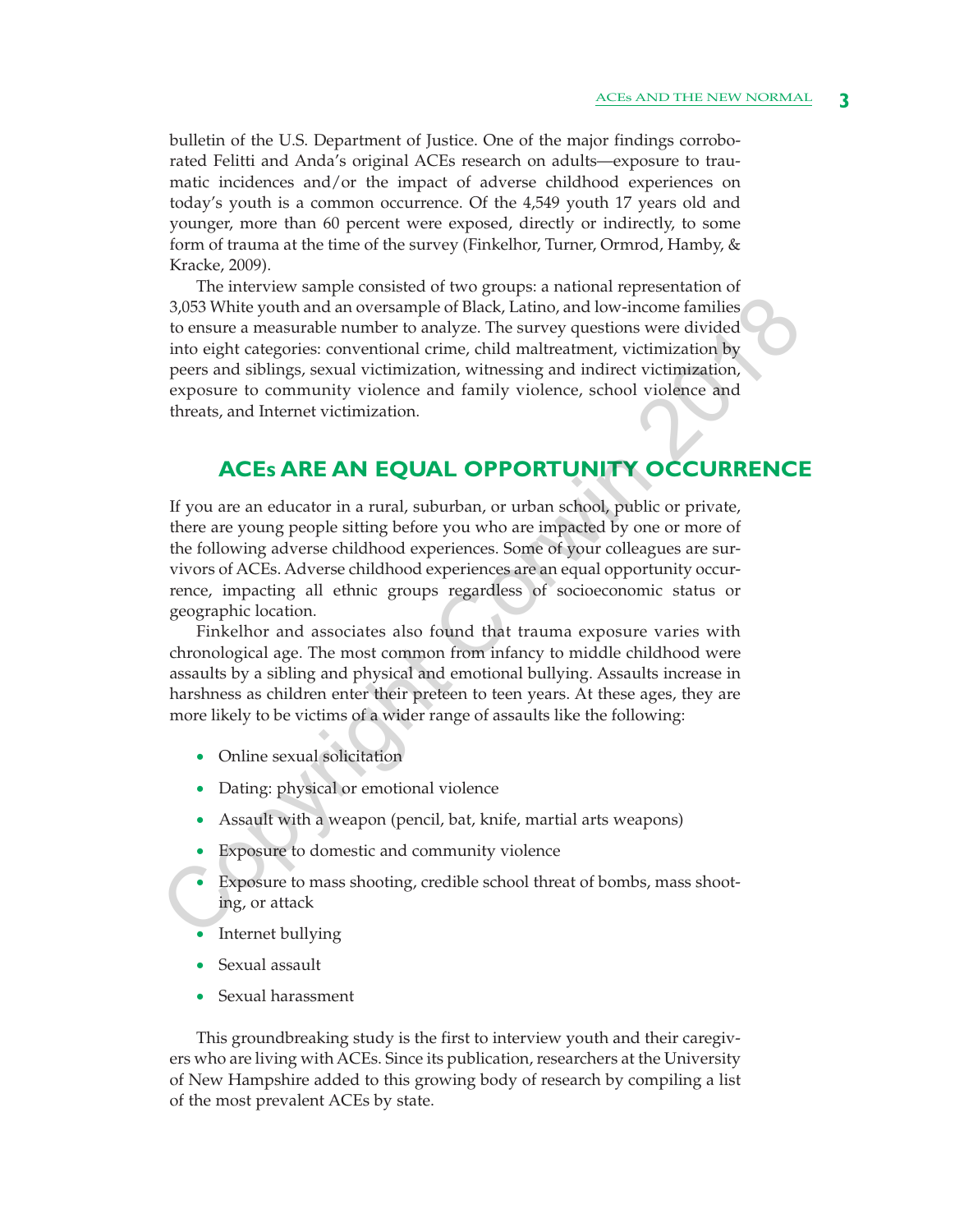In 2014, Vanessa Sacks, David Murphey, and Kristin Moore, using data from the 2011–2012 National Survey of Children's Health, isolated eight specific ACEs impacting children and youth living in the United States and contrasted those ACEs in terms of prevalence in all fifty states.

The eight most prevalent ACEs impacting children in our country are as follows:

- 1. Poverty
- 2. Divorce, especially an acrimonious one
- 3. The death of a parent, caregiver, or close family member (sibling)
- 4. Having a parent or guardian who is or has been incarcerated
- 5. Living with anyone who was mentally ill, suicidal, or severely depressed for more than a couple of weeks
- 6. Living with anyone who has a problem with alcohol or drugs
- 7. Exposure to domestic violence (e.g., slapping, hitting, kicking, punching, or beating each other up)
- 8. Exposure to community violence

In terms of the prevalence of ACEs in our country, poverty is the most common adverse childhood experience and affects families in almost all fifty states. Only in Iowa, Michigan, and Vermont is divorce more common than economic hardship. Abuse of drugs and alcohol, the exposure to neighborhood violence, and living with anyone who is mentally ill, severely depressed, or suicidal for more than a few weeks are also the most commonly reported ACEs in our country. The rising opioid epidemic is sure to swell the numbers of White families impacted by drug addictions. 2. Divorce, especially an acrimonious one<br>3. The death of a parent, caregive, or close family member (sibling)<br>4. Having a parent or guardian who is or has been incarcerated<br>5. Living with anyone who was mentally ill, suic

Children living in Connecticut and New Jersey have some of the lowest prevalence rates and Oklahoma has some of the highest. The most unsettling statistic is that 46 percent of America's children experienced at least one adverse childhood experience.

In the meantime, for today's educators, these are not mere statistics but children coming to school every day somewhere in America's rural, suburban, or urban regions.

## Read, Reflect, Respond

- 1. Study the results of Drs. Sacks, Murphey, and Moore's analysis for your state on pages 3 or 4 of the PDF using this link: http://www.childtrends.org/wp-content/uploads/2014/07/ Brief-adverse-childhood-experiences\_FINAL.pdf.
- 2. After reviewing the data for your state, what are some implications for your practice?
- 3. Make a list of student behaviors that are the most challenging to manage in your classroom, school, school counseling sessions, or infirmary. We will refer to this list in later chapters.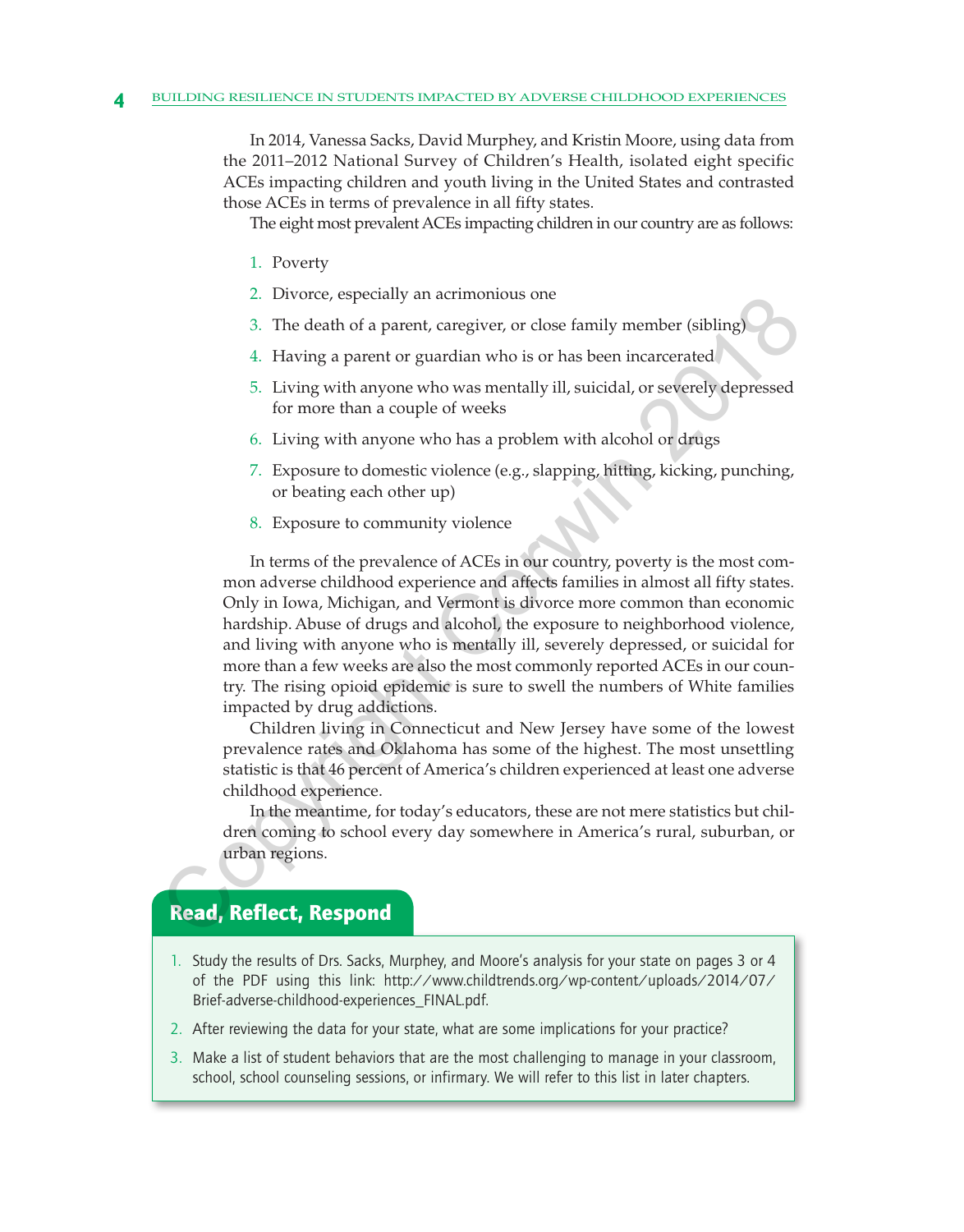#### **Ricky Robertson, Behavior Specialist**

#### **LOST IN TRANSLATION**

Imagine that you have a student in your class who only speaks Swedish. Her family speaks Swedish at home and has spoken it for generations. And, for the sake of this scenario, let's say that you don't know a word of Swedish. Yet, somehow, you must find a way to teach this student, even though the two of you do not share a common language.

Before your teacher's brain begins devising strategies that you would use to educate this student, I invite you to consider the following questions:

*When this student is speaking, even though you don't understand her, is she still trying to communicate?*

*Could it be challenging, even frustrating, at times for the two of you to understand one another?*

*Whose fault is it that the two of you speak different languages?*

*Do you think this student is capable of learning a new language quickly and easily or will it take time and effort?*

Now I'd like you to imagine a second student in your class. Most days, she is engaged and an active participant but sometimes she gets upset and you see a different side of her. She becomes argumentative and quickly escalates to yelling and throwing things. At times her anger is so volatile, it becomes scary and you feel a sense of relief when she storms out of your classroom and slams the door.

Sometimes it is easy for you to identify what has made her so upset and other times it seems like anything could trigger this reaction. You learn from other staff and the school counselor that her home life is chaotic. In her home, the family speaks a language called "Fist through the Wall." Whenever anyone in her household is upset, has an unmet need, or feels ignored, it is communicated by throwing things, screaming, or punching a hole in the wall, for example. Your student has been around this form of communication since she was born. You learn from senior colleagues who taught other members of her family that they have a history of similar behaviors. The adults in her life may have learned this from the adults in their lives. In fact, "Fist through the Wall" is the behavioral language this family has spoken for generations. sake of this scenario, let's say that you don't know a word of Swedish. Yet,<br>somehow, you must find a way to teach this student, even though the two of<br>you do not share a common language.<br>We recover teacher's brain begins

A behavioral language is a phrase I use to refer to a set of behaviors routinely used to express needs, desires, and emotions. To have her needs met, develop a sense of belonging, and survive in her family, this student has had to learn to speak her family's *behavioral language*. Due to repeated exposure to stressful life events, many of her behaviors have become so ingrained that they are like reflexes. This student is a classic example of a young person impacted by adverse childhood experiences, or ACEs.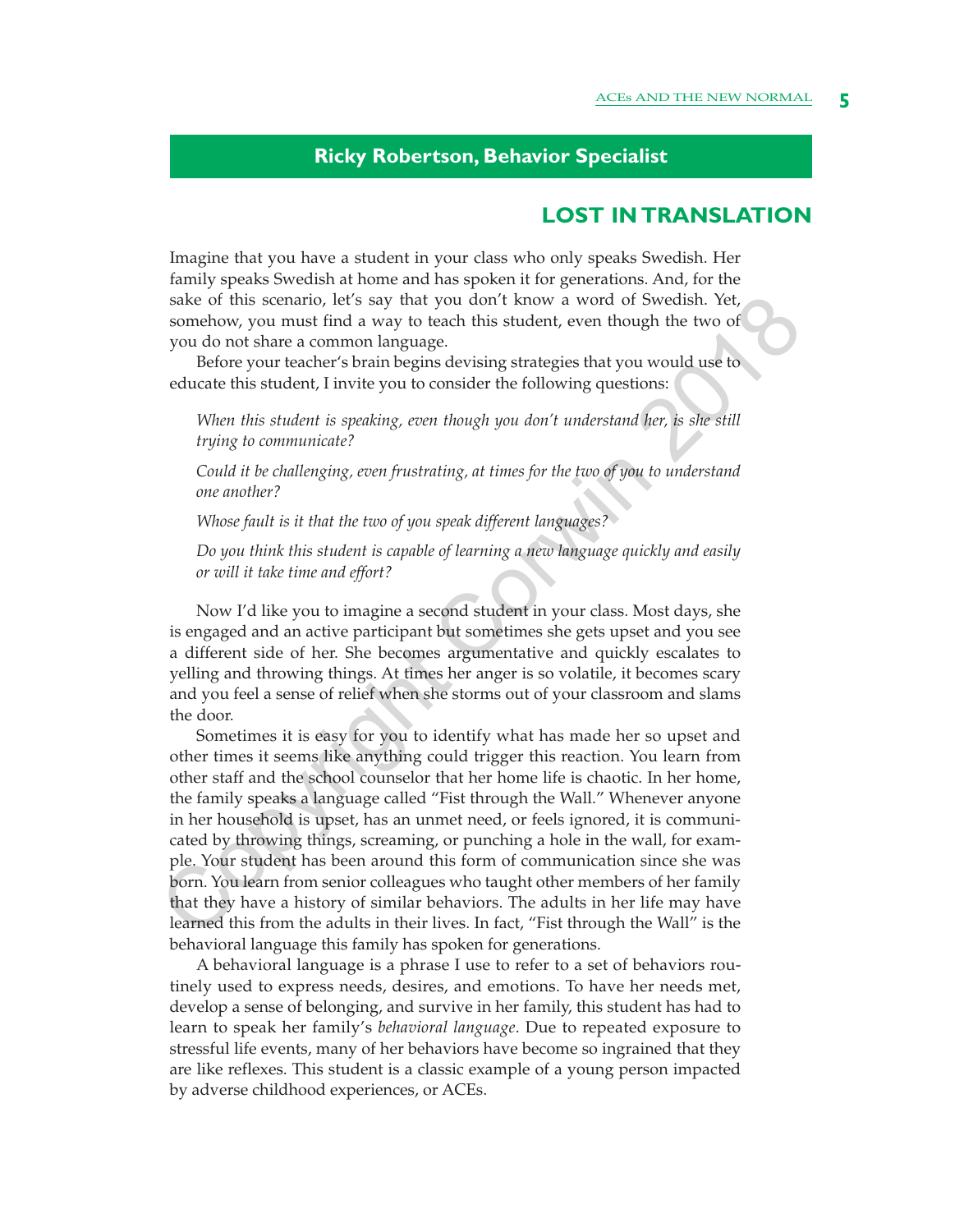#### Read, Reflect, Respond

- 1. When this student is expressing herself using her behavioral language, even though you don't understand her, is she still trying to communicate? Explain.
- 2. Could it be challenging, even frustrating, at times for the two of you to understand one another? Explain.
- 3. Whose fault is it that the two of you speak different behavioral languages?
- 4. Do you think this student is capable of learning a new behavioral language quickly and easily or will it take time and effort?

#### **When a Student Impacted by ACEs Is Acting Out, She Is Trying to Communicate.**

In the English lexicon, there is an expression, "Actions speak louder than words." This adage suggests behavior is a form of communication. Having worked with preschoolers all the way to high school seniors who have been impacted by adverse childhood experiences, I can say that their behavior speaks louder than words and can also be harder to understand and remediate.

In general, human behavior is a complex, ambiguous, and difficult to interpret form of communication. If we are to be successful when working with students who have behavioral issues because of exposure to the trauma of adverse childhood experiences, we must develop an understanding of the purpose of their behavior. The purpose, intent, or underlying need that is met by a behavior is commonly referred to as the behavior's *function*. In later chapters, we will explore the functions of behavior that are common to many ACEs students, namely, achieving a sense of safety, belonging, and feeling valued. By understanding a behavior's function, you can help the student translate a behavior into a more school-appropriate form of communication. 3. Whose fault is it that the two of you speak different behavioral languages?<br>4. Do you think this student is capable of learning a new behavioral language quickly and easily<br>or will it take time and effort?<br>6. Correspond

In my practice, I work with teachers everyday who are exhausted and frustrated—and understandably so. They come to work each day hoping it will be a good one only to leave work feeling as though they have failed because they were unable to manage a student's behavior. Many times, I have observed students behave so severely in class that it becomes impossible for the teacher to teach. I'll be frank; it's a miserable day not only for the teacher—but believe it—it is also a miserable day for the student.

I work with these students on a one-on-one basis and hear the ways they recognize their teacher's frustration and internalize it. They will often say things like, "I know she hates me. I hate her too," or "Why should I try? He doesn't want me in his class." These students are typically not emotionally mature enough to recognize the impact of their behavior and take responsibility for it. The result is that they and their teacher become trapped in a cycle of blame, frustration, and alienation. But this cycle is not fixed or inflexible. As you read this workbook, we will look at ways to interrupt this cycle and shift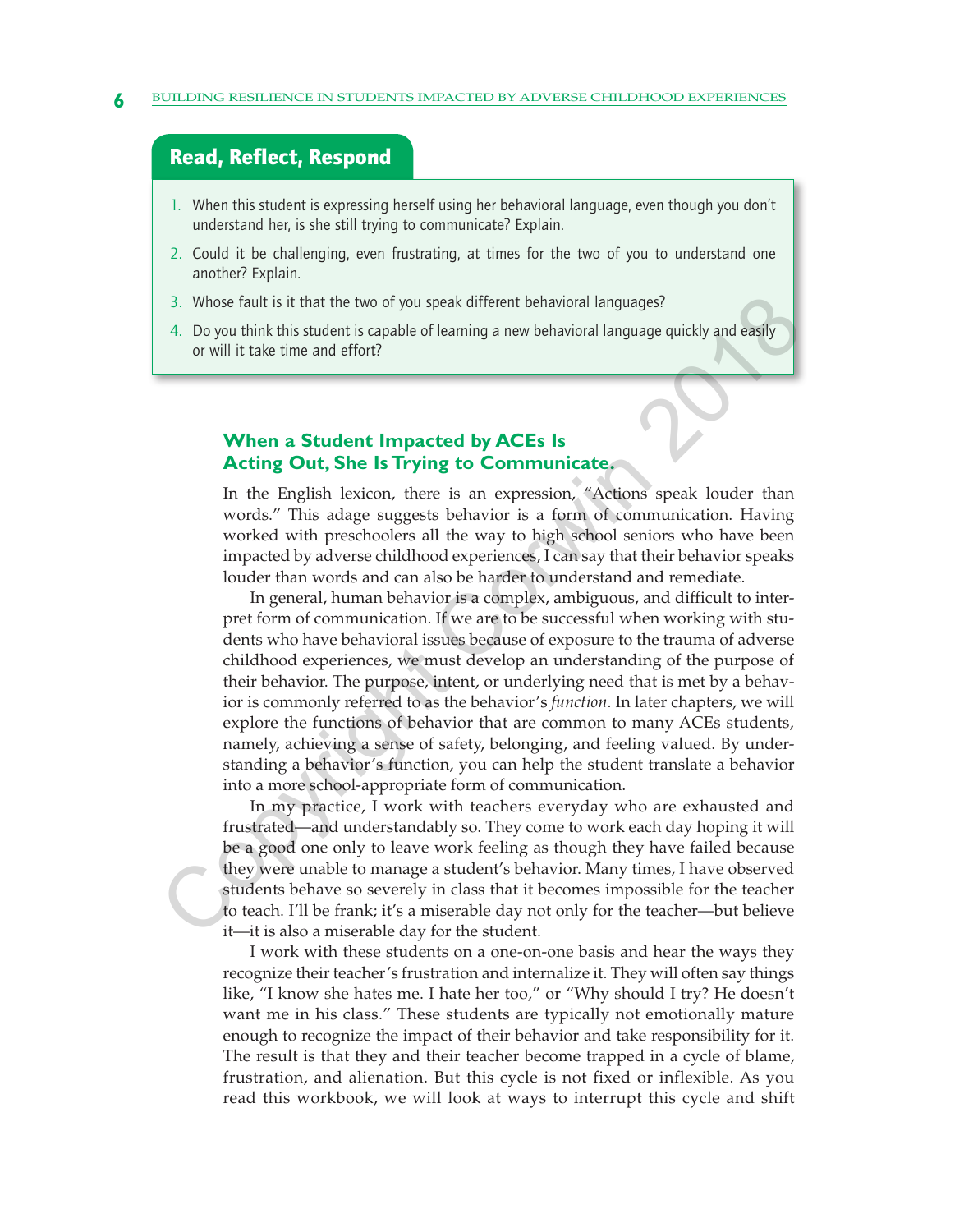communication toward responsibility, in the interest of repairing relationships and building resiliency in our students.

It is also important to acknowledge the impact on the teacher who must respond to a myriad of behavioral, cognitive, and emotional needs while attempting to teach. Most of us choose this profession because we want to make a difference in the world through education. What many of us discover is that our work bears greater resemblance to that of being a social worker or having to reparent someone else's child. That isn't what most educators signed up for, yet it is the *new normal* for many in this field. The stresses of this work can have significant impact on the emotional, mental, and physical health of educators. I would argue that this chronic stress contributes to teacher burnout and retention. Therefore, in Chapter 2 we will discuss the impact of this challenging and vital work and ways to care for ourselves. it is the *new normal* for many in this field. The stresses of this work can have<br>it is the *new normal* for many in this field. The stresses of this work can have<br>significant impact on the emotional, mental, and physical

#### **No One Is at Fault Because the Two of You Speak Different Behavioral Languages.**

In times of challenge and conflict, it is natural to feel as though someone is to blame. We often blame the other person, or we blame ourselves. However, I would argue that it is neither you nor the student's fault that you speak different behavioral languages. Each of you has developed ways to communicate to navigate the environments you live in.

For the student impacted by ACEs, the repeated exposure to stressors and trauma in the home has shaped her neurological functioning. In future chapters, we will further explore the impact of ACEs on the brain as well as strategies that can be used to deescalate students and reengage the parts of their brains that help them to learn and make appropriate decisions.

#### **This Student Can Learn a New Behavioral Language.**

Think back to any time that you attempted to change your behavior; this could include going on a diet, starting an exercise routine, or changing your spending habits, for example. Think about what you discovered about yourself and your habits. I am willing to bet that there is one thing you quickly learned about your own behavior—that is, that it wasn't so easy to change.

I'll use a personal example; I used to smoke two packs of cigarettes a day. Looking back, I am not even sure how I had the time to smoke that much in a 24-hour period. Despite the best intentions, the support of my family, the encouragement of my doctor, it still took me three years of quitting and relapsing and quitting again, until I could finally say that I had broken the habit. As I write this, it has been almost ten years since I have smoked a cigarette. Quitting smoking taught me that changing behavior takes time, commitment, energy, and support. I also learned that to not give up, I had to believe that changing my behavior was in my best interest and that one day I would be successful in accomplishing it.

I think this awareness is helpful when working with our students who have been impacted by adverse childhood experiences. We are often asking them to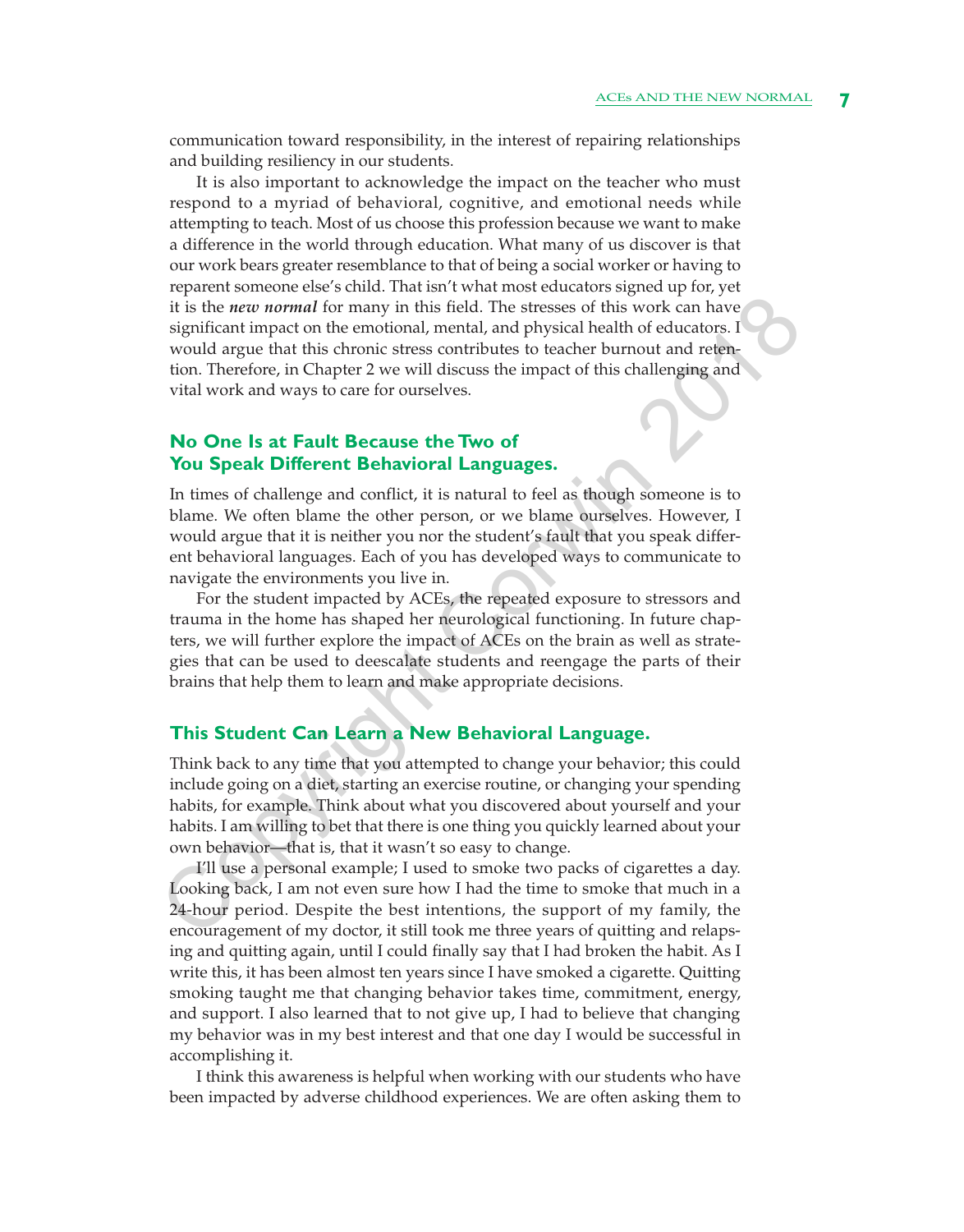change the behaviors that have been necessary to their survival at home in order to be successful in our classrooms.

It may take a student five to seven years to become proficient in academic English. Schools are more successful meeting the needs of ELL students because we have special programs at every grade level to support them and give them the time to learn a second language. The same is true for students impacted by trauma; interventions are needed at every grade level to help them learn a new behavioral language. Schools like Lincoln Alternative High School in a rural community and featured in the documentary *Paper Tigers* prove my point. Educators will continue to make a difference when they become trauma-informed and when we begin to provide support the moment these students enter our system.

### **THE NEW NORMAL**

If you are a veteran teacher, one who has been teaching for a decade or more, you already know it's a new day. I often hear a common refrain, "It didn't used to be like this." For our novice educators just entering our profession, this is all they know and without adequate support and professional development, many do not last.

In 2015, for the first time in over fifty years, the number of public school students living in poverty exceeded 50 percent. In some states, the percentage of students living in poverty surpassed 70 percent. Consider for a moment the high correlation between poverty and adverse childhood experiences and traumas, such as domestic violence, homelessness, abuse, or neglect. Those who live in poverty are more likely to suffer chronic stress and repeated traumatization, while having less access to support and resources. In effect, most of our public school students now live in poverty with a higher likelihood of experiencing trauma than previous generations.

Consider that, alongside these higher poverty rates, we have also seen unparalleled advances in technology. No doubt many of these technological developments have greatly improved our capacity to access and share information, thereby helping us to educate our students. However, technology, especially smartphone technology and the growing popularity of social media, has shifted the ways in which we interact with one another. Research is now being done to look at the impact of smartphone use on parenting. Initial findings show a decrease in the duration and frequency of parental interaction. Parental interaction is essential for mirroring and modeling appropriate emotional responses and behaviors. It is also vital to forming the key attachments that allow us to have healthy relationships. Studies suggest that children are more likely to behave inappropriately, as means to get attention, when their parents are using mobile technology. The health of our society's children is in competition with our cell phones. munity and featured in the documentary *Paper* Tigers prove my point. Educators will continue to make a difference when they become trauma-informed and when we begin to provide support the moment these students enter our

I invite you to consider just these two factors: poverty and technology. They alone suggest that we have a generation of children who have been exposed to higher rates of trauma while receiving less parental support. We have students with greater emotional needs who have less of an ability to express, regulate, and manage those needs. In the classroom, this looks like having more students